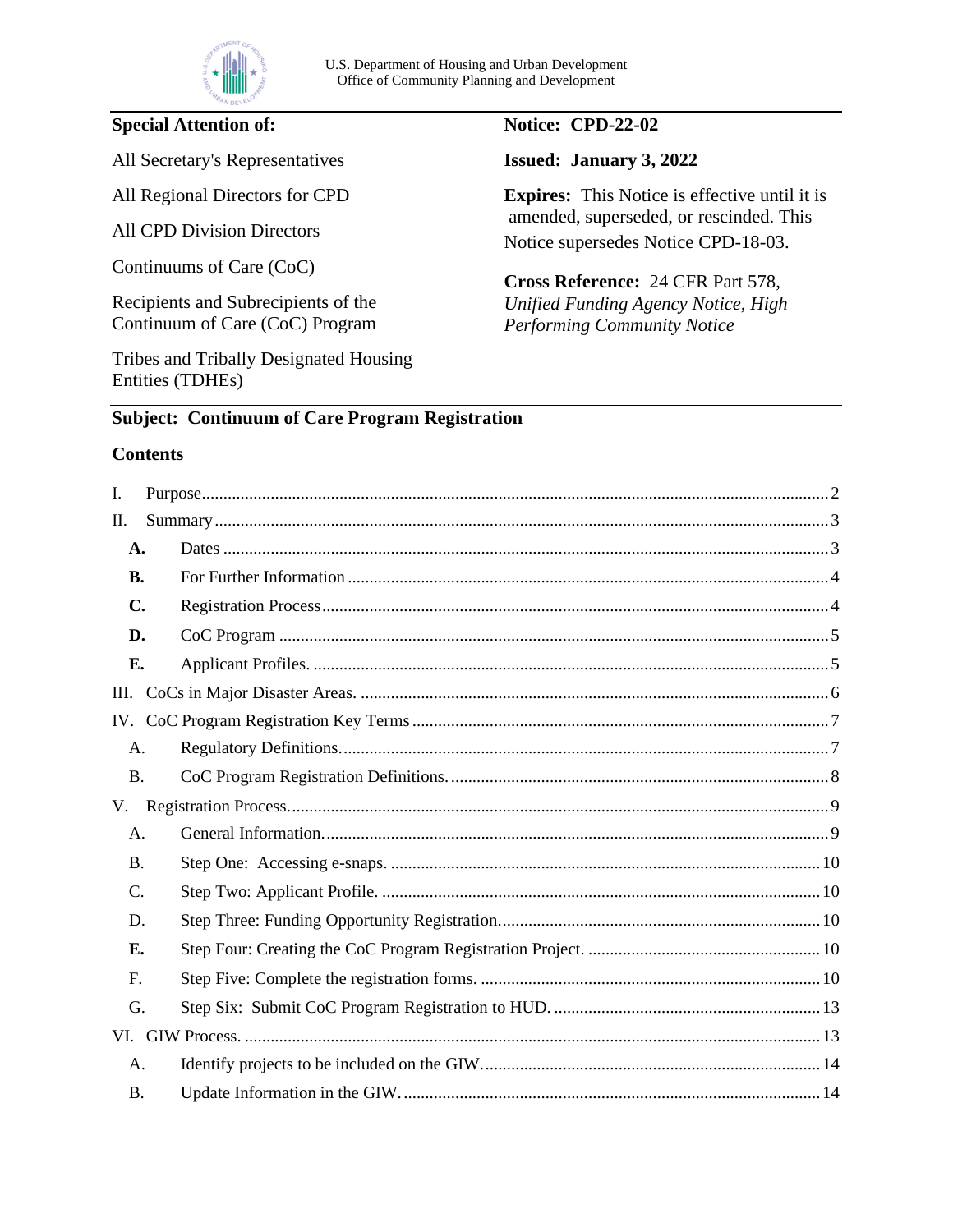

 $\mathbf{p}_{\alpha\alpha\alpha}$ 

## <span id="page-1-0"></span>**I. Purpose**

This Notice supersedes Notice CPD-18-03, published on April 9, 2018, and reestablishes the Continuum of Care (CoC) Program registration requirements for Collaborative Applicants, including Indian Tribes and Tribally Designated Housing Entities (TDHEs). [24 CFR part 578](https://www.ecfr.gov/current/title-24/subtitle-B/chapter-V/subchapter-C/part-578?toc=1) governs the CoC program, authorized by Subtitle C of Title IV of the McKinney-Vento Homeless Assistance Act (the Act; [42 U.S.C. 11381-11389\)](https://uscode.house.gov/view.xhtml?path=/prelim@title42/chapter119/subchapter4/partC&edition=prelim). For each Fiscal Year (FY), HUD requires each CoC's designated Collaborative Applicant to register in advance of applying for funding available under the FY CoC Program Competition. Collaborative Applicants must complete their registration using *e-snaps*, a web-based portal accessible at [https://esnaps.hud.gov/.](https://esnaps.hud.gov/)

This Notice provides Collaborative Applicants, including Indian Tribes and TDHEs, with the information necessary to register a CoC in preparation for the annual FY CoC Program Competition and to claim geography, including Indian Tribes' formula areas. This Notice is being published in the CoC Competition webpage

[\(https://www.hud.gov/program\\_offices/comm\\_planning/coc/competition\)](https://www.hud.gov/program_offices/comm_planning/coc/competition) and all future revisions of this Notice will also be published there. This Notice also announces that resources concerning the CoC Program Registration process will be hosted in the CoC Competition webpage [\(https://www.hud.gov/program\\_offices/comm\\_planning/coc/competition\)](https://www.hud.gov/program_offices/comm_planning/coc/competition) instead of the HUD Exchange and replaces the HUD Exchange Ask a Question platform with a HUD mailbox address to which questions must be submitted.

The registration process only applies to Collaborative Applicants that will register to submit the annual CoC Consolidated Application for CoC Program funds. The registration process does not apply to project applicants or private individuals as HUD does not provide funding to private individuals and all project applications must be submitted by the Collaborative Applicant to HUD during the CoC Program Competition as described in the appropriate FY CoC Program Competition Notice of Funding Opportunity (NOFO). Private individuals should not attempt to complete the CoC Program Registration forms or apply for funds under the CoC Program Competition.

Collaborative Applicants of a newly formed CoC and Collaborative Applicants for CoCs that have changes from the previous year's CoC Program Competition (e.g., change in Collaborative Applicant, CoCs merged, geographic code changes) must complete the registrations forms to have access to the Consolidated Application in the FY CoC Program Competition. If the CoC has no changes from the previous year's CoC Program Competition and the Collaborative Applicant chooses not to complete the registration forms, HUD will move the previous year's CoC Program Registration information forward with no changes. Additionally, if a CoC has no expiring renewal projects, will not request Unified Funding Agency (UFA) or High Performing Community (HPC) designation or funding for new projects, and does not intend to apply for CoC planning costs in the FY CoC Program Competition, it does not need to complete the registration forms. See Section V of this Notice for detailed information regarding submission of the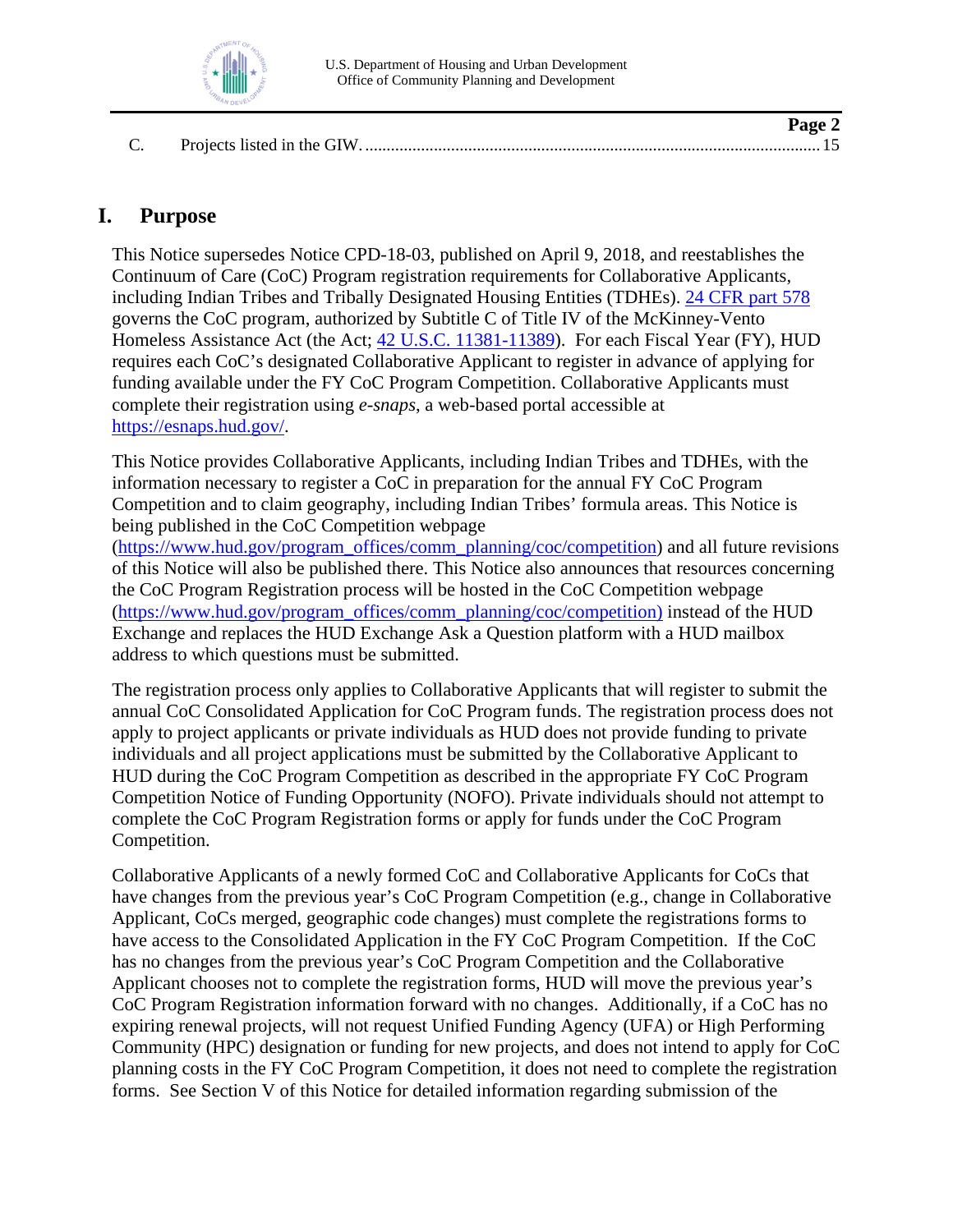

registration forms in *e-snaps*. The CoC Program Competition period begins when HUD publishes the FY CoC Program Competition NOFO and ends when HUD issues the final funding announcement for that FY's conditionally awarded funds.

The Consolidated Appropriations Act, 2021 (Public Law 116-260, approved December 27, 2020), amended title IV of the Act by adding Section 435 (42 U.S.C. 11389) to allow Indian Tribes and TDHEs to be Collaborative Applicants, eligible entities, or subrecipients of the CoC Program. Additionally, title IV, Section 401 of the Act (42 U.S.C. 11360) was amended by the Consolidated Appropriations Act, 2021to incorporate formula areas to the list of geographic areas that may be served by the CoC program and to define the terms formula area and Indian Tribe. The statutory change gives formula area the same meaning as in the Indian Housing Block Grant (IHBG) Program at [24 CFR 1000.302,](https://www.ecfr.gov/current/title-24/subtitle-B/chapter-IX/part-1000/subpart-D/section-1000.302) or any successor regulation, and it gives the term Indian Tribe the same meaning as in Section 4 of the Native American Housing Assistance and Self Determination Act of 1996 (NAHASDA; [25 USC 4103\)](https://uscode.house.gov/view.xhtml?req=granuleid:USC-prelim-title25-section4103&num=0&edition=prelim). HUD intends to revise existing CoC Program regulations in the future to incorporate this statutory change. In the meantime, however, this Notice outlines the requirements for Indian Tribes, TDHEs, or other eligible organizations to register and claim formula areas as a newly formed CoC or for existing CoCs to claim formula areas where an Indian Tribe, TDHE, or other eligible organization intends to apply for projects located in a formula area through an existing CoC.

# <span id="page-2-0"></span>**II. Summary**

## <span id="page-2-1"></span>**A. Dates**

The FY 2022 CoC Program Registration deadline in *e-snaps* is 5:00 p.m. Eastern time on the date that will be posted to the CoC Competition webpage

[\(https://www.hud.gov/program\\_offices/comm\\_planning/coc/competition\)](https://www.hud.gov/program_offices/comm_planning/coc/competition) and announced via the HUD listserv once *e-snaps* is available. In the following fiscal years, FY 2023 and beyond, the CoC Program Registration in *e-snaps* will open the second Tuesday of each January at 1:00 p.m. Eastern time with a registration deadline will be 5:00 p.m. Eastern time on the first Thursday of March each year.

HUD will notify and remind Collaborative Applicants of the registration deadline through the CoC Competition webpage

[\(https://www.hud.gov/program\\_offices/comm\\_planning/coc/competition\)](https://www.hud.gov/program_offices/comm_planning/coc/competition), and via the CoC Program Competition email-based listserv, which you can join by selecting "SNAPS Competitions" on this site: [https://www.hud.gov/subscribe/mailinglist.](https://www.hud.gov/subscribe/mailinglist)

Registration submission must be received in *e-snaps* before the registration deadline and include changes to the previous year's registration (e.g.; merger information, geographic code changes). Collaborative Applicants that choose to complete and submit the registration forms in *e-snaps*  will receive HUD approval of their registration submission, which must be acknowledged by the Collaborative Applicant in *e-snaps*. Collaborative Applicants that do not receive HUD approval of their registration submission will be notified via *e-snaps* and will not be permitted to access or submit the FY CoC Consolidated Application during the CoC Program Competition.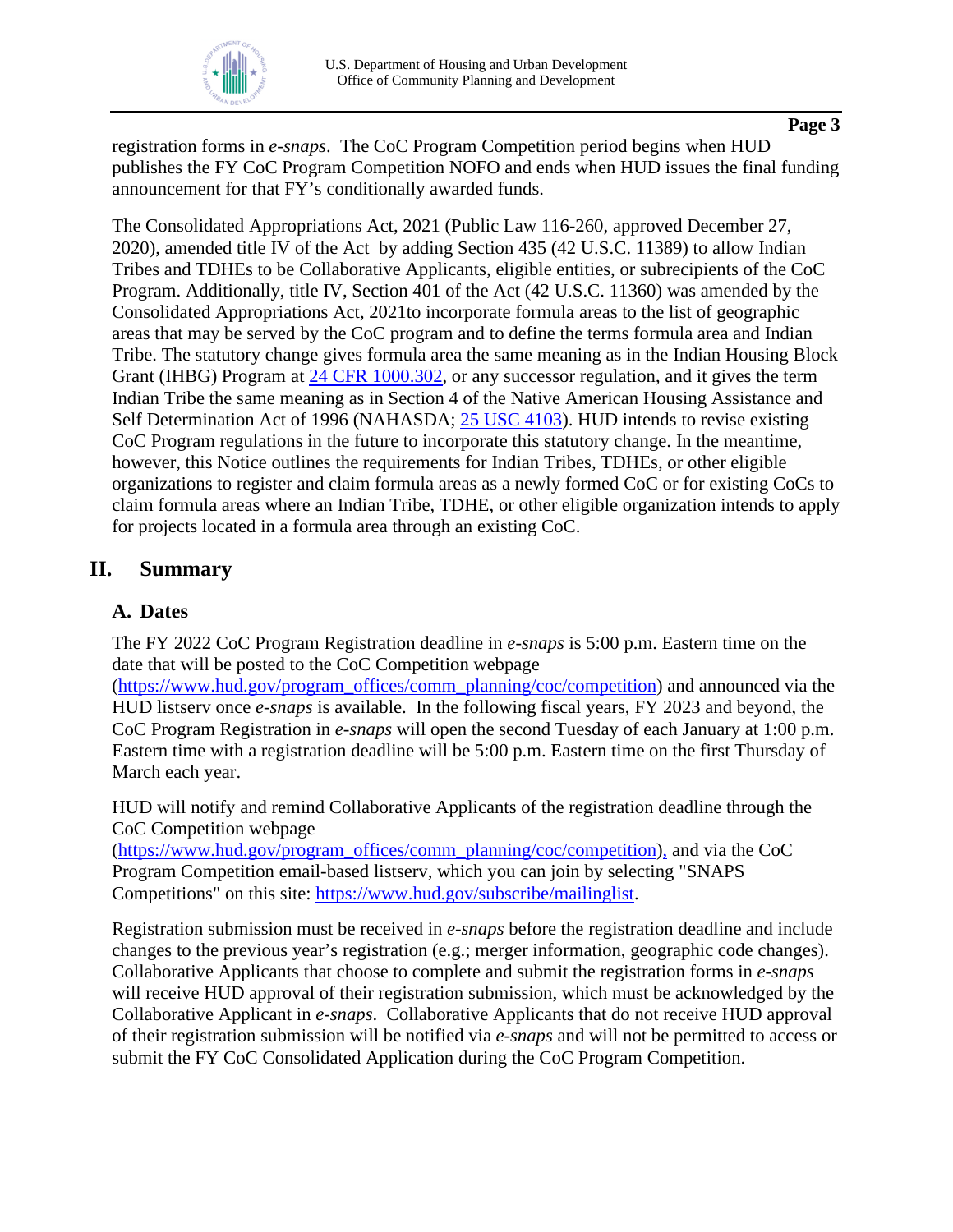# <span id="page-3-0"></span>**B. For Further Information**

HUD staff will be available to provide general clarification on the content of this Notice and the CoC Program requirements:

- **1. Local HUD CPD Field Office.** For further guidance on the registration submission requirements, including the FY Grant Inventory Worksheet (GIW), and the requirements imposed under the Act and 24 CFR part 578, Collaborative Applicants may contact the HUD CPD field office serving your area at [https://www.hud.gov/program\\_offices/comm\\_planning/staff#fieldoffices.](https://www.hud.gov/program_offices/comm_planning/staff#fieldoffices)
- **2. Training and Resources.** Collaborative Applicants that need assistance completing the registration process in *e-snaps* or understanding the program requirements under the CoC Program may access 24 CFR part 578, training materials, and program resources at [https://www.hud.gov/program\\_offices/comm\\_planning/coc.](https://www.hud.gov/program_offices/comm_planning/coc)
- **3. HUD Mailbox.** Collaborative Applicants that require information and technical support concerning this Notice and the registration process in *e-snaps* may submit an electronic inquiry to the CoC Competition mailbox at [CoCNOFO@hud.gov.](mailto:CoCNOFO@hud.gov)

Beginning 2 days prior to the registration submission deadline, HUD will only respond to emergency technical support questions up to the submission deadline at 5:00 p.m. Eastern time. Collaborative Applicants experiencing technical difficulty during this 2-day period should contact the *e-snaps* mailbox [\(e-snaps@hud.gov\)](mailto:e-snaps@hud.gov) immediately for assistance and document the attempts to obtain assistance.

**4. HUD Homeless Assistance Listserv.** HUD communicates important CoC Program information pertaining to each FY CoC Program Competition, including the availability of the CoC Program Competition NOFO, availability of the electronic application system, etc. through the CoC Competition webpage [\(https://www.hud.gov/program\\_offices/comm\\_planning/coc/competition\)](https://www.hud.gov/program_offices/comm_planning/coc/competition), and via the CoC Program Competition email-based listserv. To sign up for the listserv select "SNAPS Competitions" on this site: [https://www.hud.gov/subscribe/mailinglist.](https://www.hud.gov/subscribe/mailinglist)

# <span id="page-3-1"></span>**C. Registration Process**

Collaborative Applicants of a newly formed CoC and Collaborative Applicants that intend to make changes to the previous year's registration should begin this process as soon as HUD announces the opening of the FY registration process. Collaborative Applicants that want to apply for UFA or HPC will also complete the UFA and HPC forms that are included with the registration forms. For information regarding the requirements and application process for UFA and HPC designations, see the UFA and HPC Registration Notices in the CoC Competition webpage [\(https://www.hud.gov/program\\_offices/comm\\_planning/coc/competition\)](https://www.hud.gov/program_offices/comm_planning/coc/competition).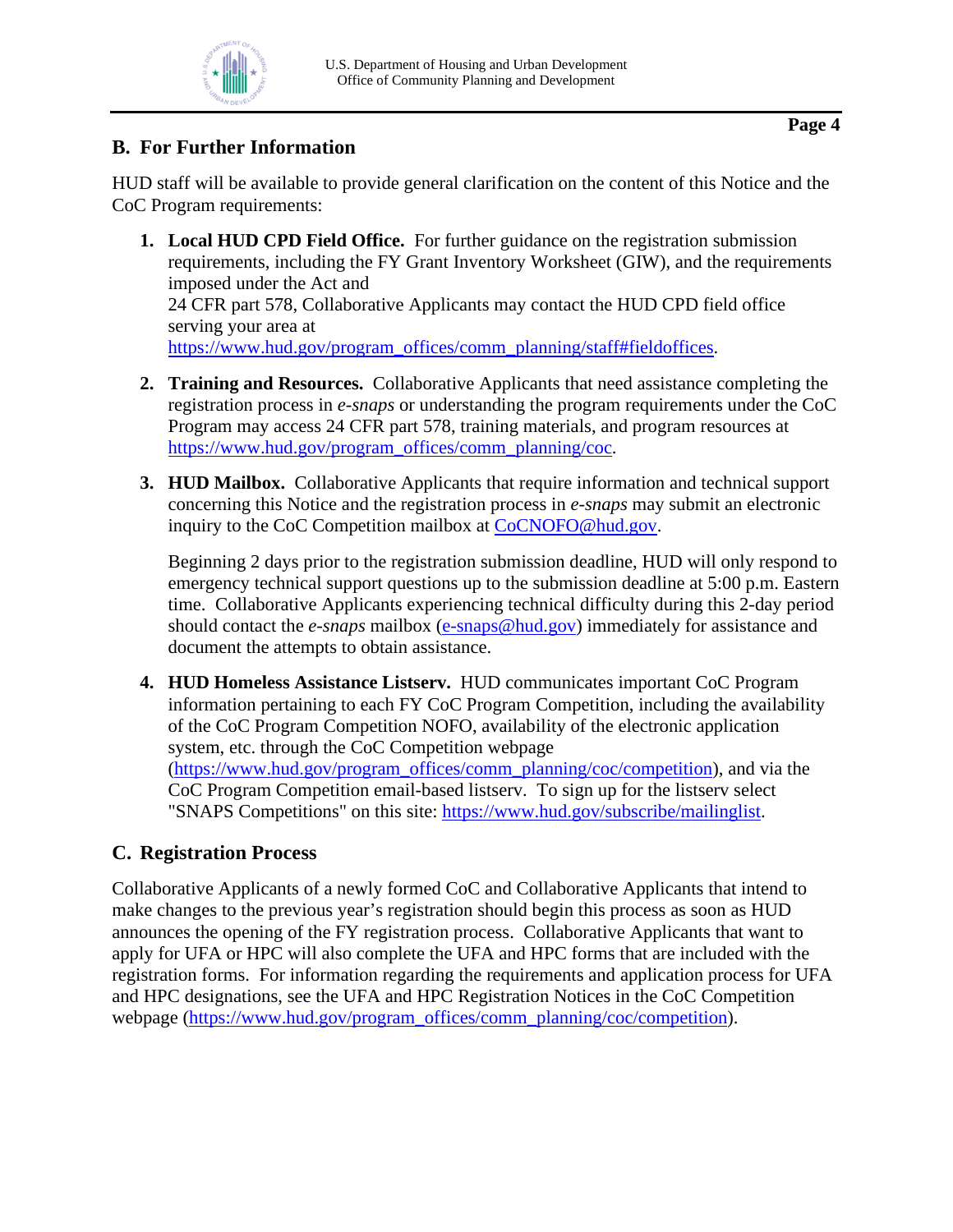

# <span id="page-4-0"></span>**D. CoC Program**

Detailed requirements for the CoC Program, including standards for application review, standards used in award selection, requirements for grant execution, eligible uses of CoC Program funds and matching funds, recipient reporting requirements, and standards for compliance monitoring are included in [24 CFR part 578](https://www.ecfr.gov/current/title-24/subtitle-B/chapter-V/subchapter-C/part-578?toc=1) and govern the annual CoC Program Competition and the administration of all grants funded in the CoC Program Competition.

The Collaborative Applicant approved by HUD during the CoC Program Registration process prior to each FY CoC Program Competition must be the same organization that will submit the CoC Consolidated Application (the CoC Application, CoC Priority Listing that lists all project applications accepted and ranked or rejected in the CoC local competition, and the Project Application(s)) during the CoC Program Competition. CoCs should not change Collaborative Applicants during the CoC Program Competition period, which is the time between the release of the FY's CoC Program Competition NOFO and when HUD issues the final funding announcement for that FY's conditionally awarded funds, unless the CoC obtains HUD's prior approval for the change or HUD replaces the CoC's designated Collaborative Applicant under the authority of Section 402(c) of the Act. HUD will approve Collaborative Applicant changes after the annual CoC Program Registration process under the following circumstances:

- **1.** an error made by the Collaborative Applicant when entering the Collaborative Applicant's name in the CoC Applicant Profile;
- **2.** the Collaborative Applicant chosen by the CoC is no longer in business;
- **3.** the Collaborative Applicant withdrew;
- **4.** the CoC selected a new Collaborative Applicant; or
- **5.** a new Collaborative Applicant was selected by HUD as a remedial action under Section 402(c) of the Act.

If a CoC needs to change the Collaborative Applicant approved during registration, the CoC must notify the local HUD CPD field office in writing, stating the reason for the Collaborative Applicant change. The notice to the local HUD CPD field office must include documentation of the CoC's approval of the change (e.g., a copy of the meeting minutes that includes a list of those in attendance).

# <span id="page-4-1"></span>**E. Applicant Profiles.**

Collaborative Applicants of newly formed CoCs must complete the CoC and Project Applicant profiles to access the registration forms and complete the registration process. Existing CoCs must review and update the CoC and Project Applicant profiles as necessary to ensure that HUD has the most current contact information. The CoC and Project Applicant Profiles are available for Collaborative Applicants and project applicants in *e-snaps* both during and outside of the annual CoC Program Competition period and should be updated when key contacts change (e.g., Executive Director, Homeless Management Information System (HMIS) Lead, authorized contact) and when information about key contacts changes (e.g., email address, phone number,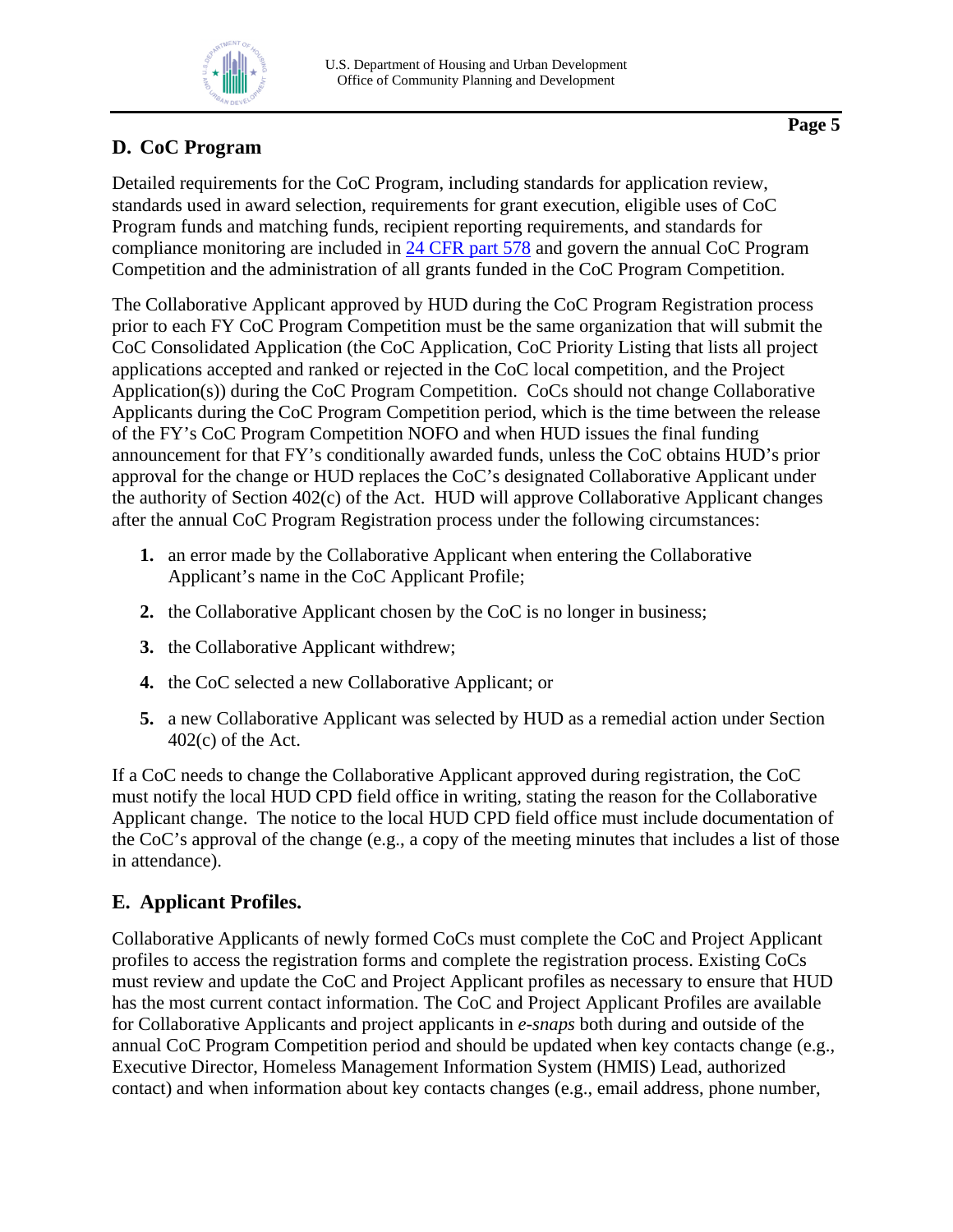

titles). Additionally, HUD encourages all Collaborative Applicants to create a permanent email address that does not change with staff turnover (e.g., [executivedirector@abcnonprofit.org\)](mailto:executivedirector@abcnonprofit.org). This will ensure important information reaches staff that need to address issues in a timely manner (e.g., curable deficiency, GIW questions). At a minimum:

- **1. CoC Applicant Profile.** Collaborative Applicants should review all parts of the CoC Applicant Profile and update as needed the Primary Contact, Secondary Contact, HMIS Lead, and Homeless Contact information prior to the CoC Program Registration deadline to ensure HUD has the most current contact information.
- **2. Project Applicant Profile.** Project applicants should review all parts of the Project Applicant Profile and update as needed the Authorized Contact, Secondary Contact, review and attach nonprofit documentation, and review and attach the HUD-approved Code of Conduct in advance of publication of the CoC Program Competition NOFO.

The contact information, specifically the email addresses, in the CoC and Project Applicant Profiles is used by HUD to contact one or more persons in the organizations to resolve curable deficiencies with information submitted in *e-snaps.* While this Notice pertains directly to the CoCs and Collaborative Applicants, HUD encourages the CoCs and Collaborative Applicants to notify the CoC Program recipients and potential new applicants that the Project Applicant Profile information is available for review and updates, or completion if there is a new applicant, in advance of the FY CoC Program Competition.

# <span id="page-5-0"></span>**III. CoCs in Major Disaster Areas.**

CoCs located in areas declared to be major disaster areas by the President under Title IV of the Robert T. Stafford Disaster Relief and Emergency Assistance Act (the Stafford Act) during the active registration period may request that HUD submit their registration in *e-snaps* on their behalf, if the CoC's capacity to complete the registration process in *e-snaps* was degraded or destroyed as a direct result of a major disaster. Collaborative Applicants should send written notification addressed to Norm Suchar, Director, Office of Special Needs Assistance Programs, at [CoCDisaster@hud.gov.](mailto:CoCDisaster@hud.gov) Collaborative Applicants must include the following information in the request:

- **1.** *Geographic code(s) claimed by the CoC.* List the six-digit geographic code(s) the CoC wants to claim. As a small number of geographic codes change each year (i.e.; added, removed, changed), a list of all available geographic codes will be updated and posted in the HUD's CoC Competition page [\(https://www.hud.gov/program\\_offices/comm\\_planning/coc/competition\)](https://www.hud.gov/program_offices/comm_planning/coc/competition) at the time the CoC Program Registration process is available each year.
- **2.** *Contact Information.* Provide current contact information for the Collaborative Applicant so HUD may contact the CoC regarding this request if needed.
- **3.** *Grant Inventory Worksheet (GIW).* HUD Headquarters will post GIWs to the CoC Competition webpage [\(https://www.hud.gov/program\\_offices/comm\\_planning/coc/competition\)](https://www.hud.gov/program_offices/comm_planning/coc/competition) for review and notification to HUD of errors or omissions of projects that are eligible to apply for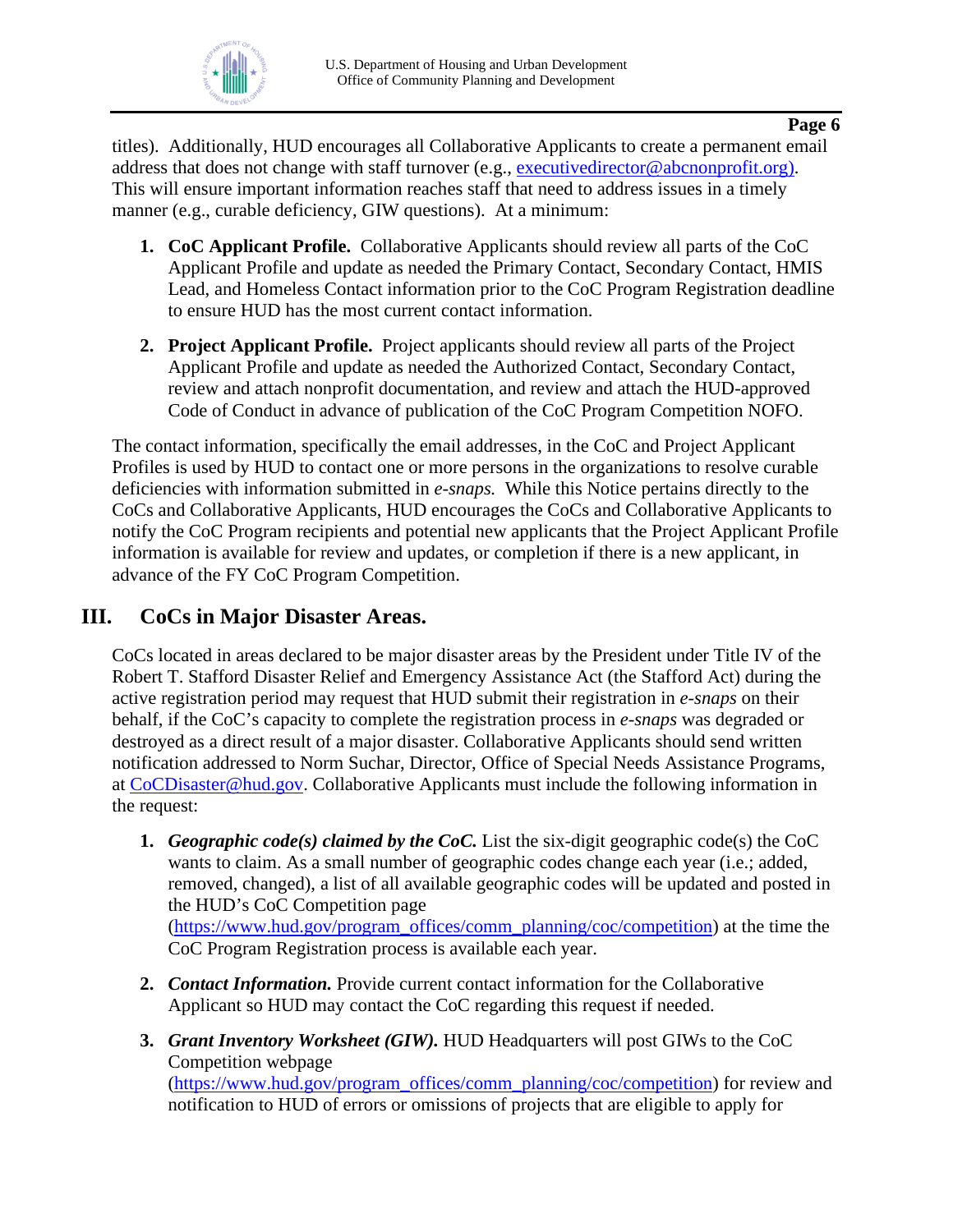

renewal in the CoC Program Competition. HUD will populate the GIW with the renewal grants that received 1 year of funding and new grants funded with 1-year grant terms in the immediate previous CoC Program Competition. The initial GIW posted to HUD may not include a complete listing of all eligible renewal projects. CoCs affected by a major disaster must confirm, to the best of their knowledge, that the information on the GIW is accurate. If the CoC is unable to add missing renewal projects to the final Priority Listing, the CoC can inform HUD of any such renewals so that HUD can add them to the list. HUD Headquarters will continue to work with the local HUD CPD field office to identify any additional renewal projects not identified by the Collaborative Applicant.

# <span id="page-6-0"></span>**IV. CoC Program Registration Key Terms**

The key terms included in this Notice are important for Collaborative Applicants to understand to complete the CoC Program Registration process in *e-snaps* on behalf of the CoC. See 24 CFR 578.3 for a more extensive list of definitions.

### <span id="page-6-1"></span>**A. Regulatory Definitions.**

The following terms are defined at 24 CFR 578.3 and must be carefully reviewed by all applicants for the definitions in this section:

- **1.** *Annual Renewal Amount (ARA)*
- **2.** *Applicant*
- **3.** *Centralized or Coordinated Assessment System*
- **4.** *Collaborative Applicant*
- **5.** *Continuum of Care (CoC)*
- **6.** *High-Performing Community (HPC)*
- **7.** *Homeless Management Information Systems (HMIS)*
- **8.** *Homeless Management Information Systems (HMIS) Lead*
- **9.** *Permanent Housing (PH)*
- **10.** *Permanent Supportive Housing (PSH)*
- **11.** *Project*
- **12.** *Recipient*
- **13.** *Subrecipient*
- **14.** *Transitional Housing (TH)*
- **15.** *Unified Funding Agency (UFA)*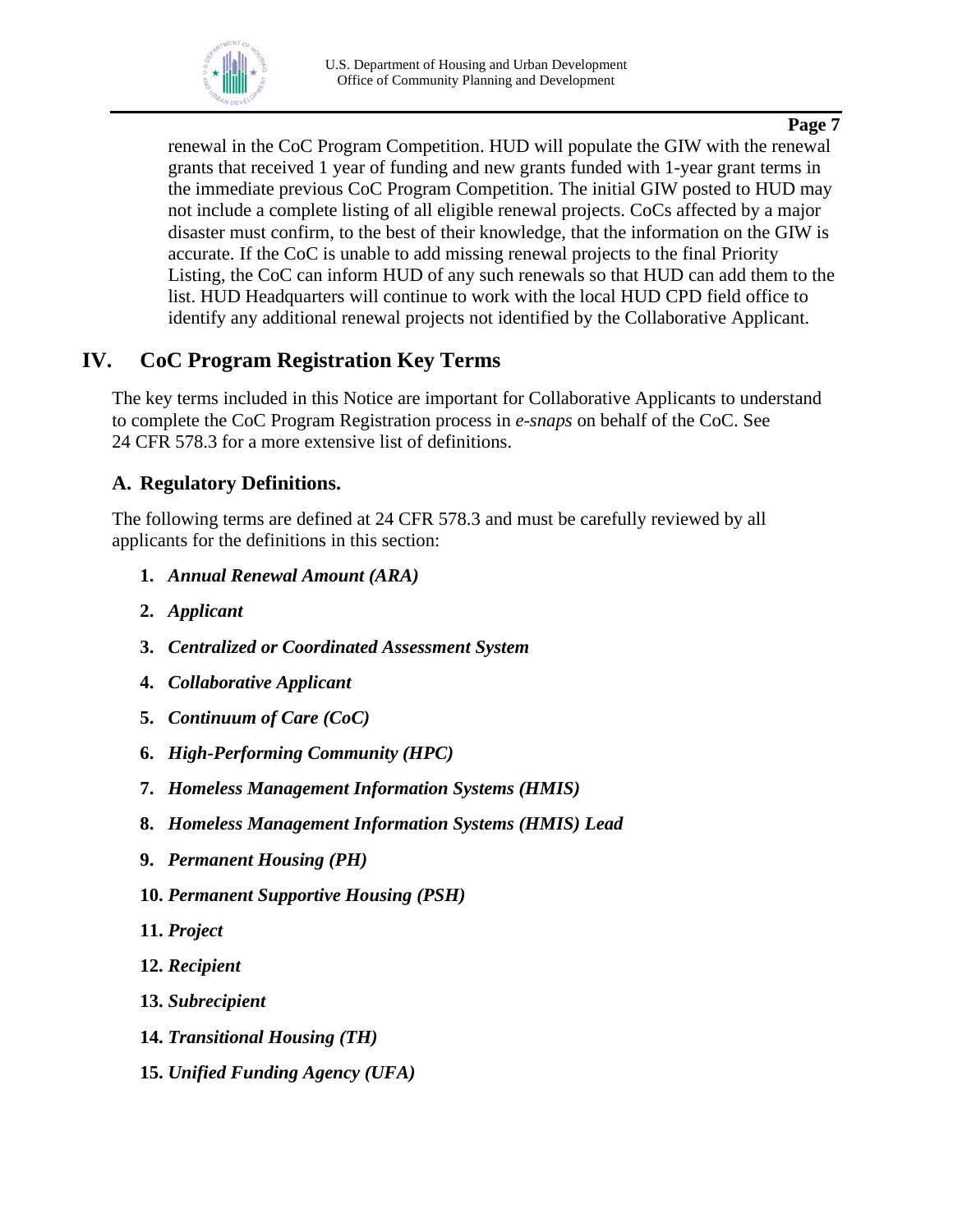

## <span id="page-7-0"></span>**B. CoC Program Registration Definitions.**

The following terms are not found in 24 CFR 578.3 but are used in this Notice to define concepts that pertain specifically to the CoC Program Registration process:

- **1.** *Annual Renewal Demand (ARD).* Refer to the CoC Competition NOFO, which may be found in the CoC Competition webpage at the following address: [https://www.hud.gov/program\\_offices/comm\\_planning/coc/competition.](https://www.hud.gov/program_offices/comm_planning/coc/competition)
- **2.** *CoC Merger.* Refer to the CoC Competition NOFO, which may be found in the CoC Competition webpage at the following address: [https://www.hud.gov/program\\_offices/comm\\_planning/coc/competition.](https://www.hud.gov/program_offices/comm_planning/coc/competition)
- **3.** *Continuum of Care Registration.* The process, described in this Notice, through which the CoC's designated Collaborative Applicant notifies HUD of its intent to submit a CoC Consolidated Application in the CoC Program Competition on behalf of the CoC, and the CoC:
	- **(a)** reviews its geographic area;
	- **(b)** designates a Collaborative Applicant that will be responsible for submitting the electronic registration and application in *e-snaps*; and
	- **(c)** reviews and requests necessary changes to the HUD-posted GIW.
- **4.** *Formula Area.* This term has the same meaning as in the IHBG Program at [24 CFR](https://www.ecfr.gov/current/title-24/subtitle-B/chapter-IX/part-1000/subpart-D/section-1000.302)  [1000.302,](https://www.ecfr.gov/current/title-24/subtitle-B/chapter-IX/part-1000/subpart-D/section-1000.302) or any successor regulation.
- **5.** *GIW.* The GIW is an inventory of all projects within a CoC's geographic area that are eligible for renewal in a particular year. HUD uses the GIW to determine which projects are eligible to receive renewal funding and to ensure an accurate calculation of the CoC's ARD. HUD will populate GIWs with all eligible renewal projects known to HUD and post the GIWs in the CoC Competition webpage [\(https://www.hud.gov/program\\_offices/comm\\_planning/coc/competition\)](https://www.hud.gov/program_offices/comm_planning/coc/competition) on HUD's

website for Collaborative Applicants, CoCs, and project applicants' review. See Section VI of this Notice for more information regarding the GIW and how to submit corrected information to HUD.

 Project applicants and CoCs, through the designated Collaborative Applicants, must ensure that the renewal budget and total number of units for all renewal projects match the amounts and units approved by HUD on the GIW. HUD will apply applicable updates based on changes to FMR to permanent housing operating, leasing, and rental assistance BLIs after the application submission deadline, but before HUD conditionally awards grants. As necessary, HUD will reduce the requested budgets and units to match the budget and total number of units on the CoC's GIW. Renewal projects cannot exceed the total ARA.

**6.** *Indian Tribe.* A federally recognized tribe or a State recognized tribe as defined in [Section 4 of NAHASDA \(25 U.S.C. 4103\).](https://uscode.house.gov/view.xhtml?req=granuleid:USC-prelim-title25-section4103&num=0&edition=prelim)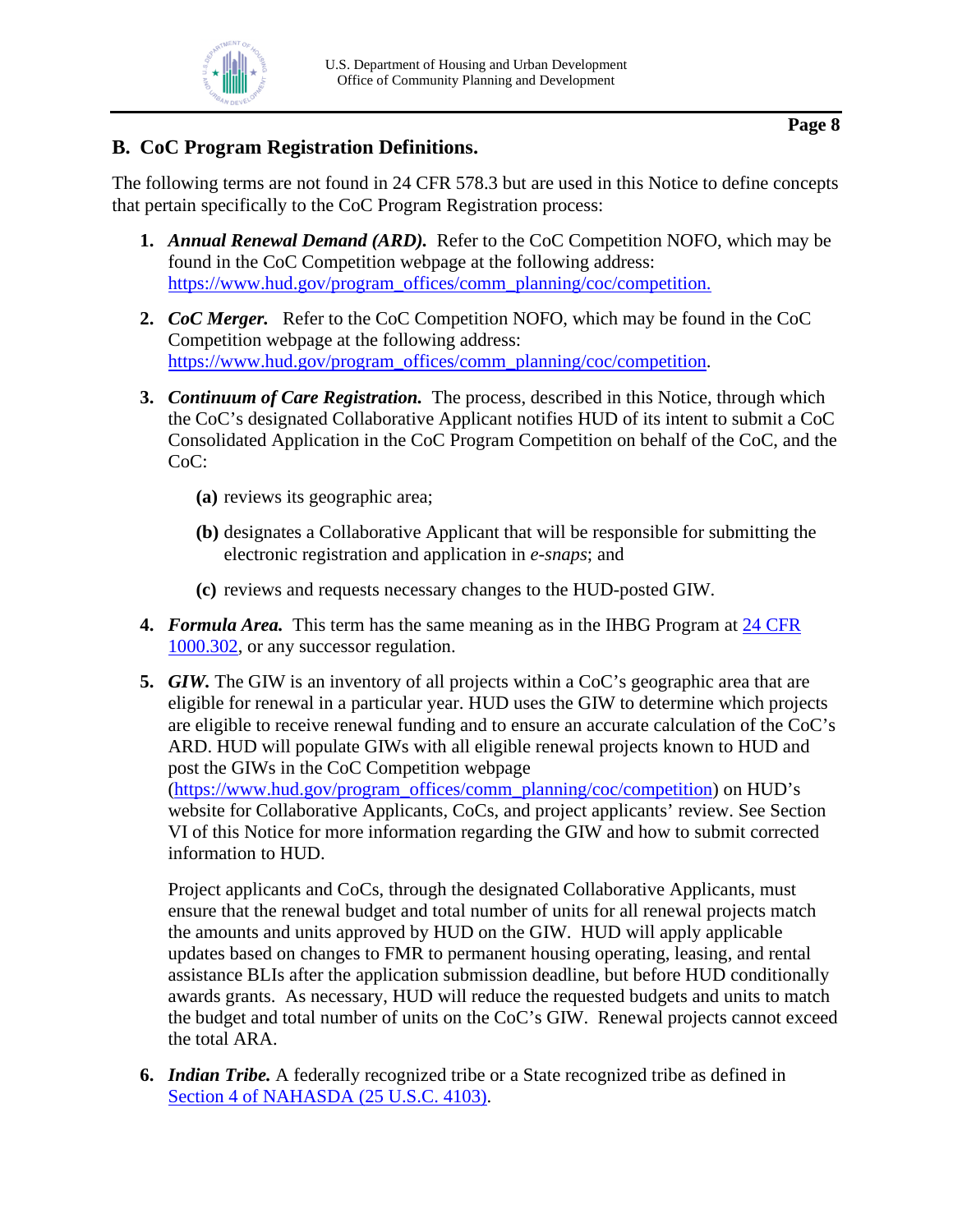

**7.** *Preliminary Pro Rata Need (PPRN)*. The formula amount is based on the metropolitan cities, urban counties, other counties, and, beginning in 2022, formula areas claimed by the CoC as part of its geographic area during the CoC Program Registration process. To determine the amount of funding available for each geography, HUD uses the formula set forth at 24 CFR 578.17(a). However, the addition of tribal formula areas to the CoC program by the Consolidated Appropriations Act, 2021, required HUD to include formula areas in the list of geographies that CoCs can select from in *e-snaps* and HUD intends to revise 578.17(a) in the future to incorporate the statutory change.

Each year, HUD publishes the PPRN for each CoC in the CoC Competition webpage [\(https://www.hud.gov/program\\_offices/comm\\_planning/coc/competition\)](https://www.hud.gov/program_offices/comm_planning/coc/competition) on HUD's website as part of the CoC Estimated ARD Report. A CoC's PPRN is determined by adding the published PPRN of each metropolitan city, urban county, other county, and formula area located within the HUD-approved CoC geographic area. The PPRN for each insular area (American Samoa, Guam, the Commonwealth of the Northern Marianas, and the Virgin Islands) is included in the Estimated ARD report and calculated based on population as set forth in 24 CFR 578.17(a).

- **8.** *Rental Assistance Worksheet*. The rental assistance worksheet accurately calculates a rental assistance project's ARA and is used when there is a change to an eligible renewal project's unit configuration due to a grant agreement amendment or for those rental assistance projects that are renewing for the first time that were originally awarded under a multi-term grant agreement (e.g., 2 years). The rental assistance worksheet determines the 1-year ARA for the project.
- **9.** *Reservation*. For purposes of this Notice, reservations are a type of formula area as specifically delineated under HUD's IHBG program at [24 CFR 1000.302.](https://www.ecfr.gov/current/title-24/subtitle-B/chapter-IX/part-1000/subpart-D/section-1000.302)
- **10.** *Tribal Resolution*. For purposes of this Notice, this term has the same meaning as in [24](https://www.ecfr.gov/current/title-24/subtitle-B/chapter-IX/part-1003/subpart-A/section-1003.4)  [CFR 1003.4:](https://www.ecfr.gov/current/title-24/subtitle-B/chapter-IX/part-1003/subpart-A/section-1003.4) "…the formal manner in which the tribal government expresses its legislative will in accordance with its organic documents. In the absence of such organic documents, a written expression adopted pursuant to tribal practices will be acceptable."
- **11.** *Tribally Designated Housing Entity*. For purposes of this Notice, this term has the same meaning as in [Section 4 of NAHASDA \(25 U.S.C. 4103\).](https://uscode.house.gov/view.xhtml?req=granuleid:USC-prelim-title25-section4103&num=0&edition=prelim)
- **12.** *Trust Land*. For purposes of this Notice, trust lands are a type of formula area as delineated under HUD's IHBG program at [24 CFR 1000.302.](https://www.ecfr.gov/current/title-24/subtitle-B/chapter-IX/part-1000/subpart-D/section-1000.302)

## <span id="page-8-0"></span>**V. Registration Process.**

### <span id="page-8-1"></span>**A. General Information.**

Accessing and completing the registration process in *e-snaps* includes the following steps that must be completed no later than the deadline described in Section II.A of this Notice. If a Collaborative Applicant of a known CoC has not completed a new registration by this time and date, HUD will move the previous year's CoC Program Registration information forward to the current CoC Program Competition year with no changes. Collaborative Applicants that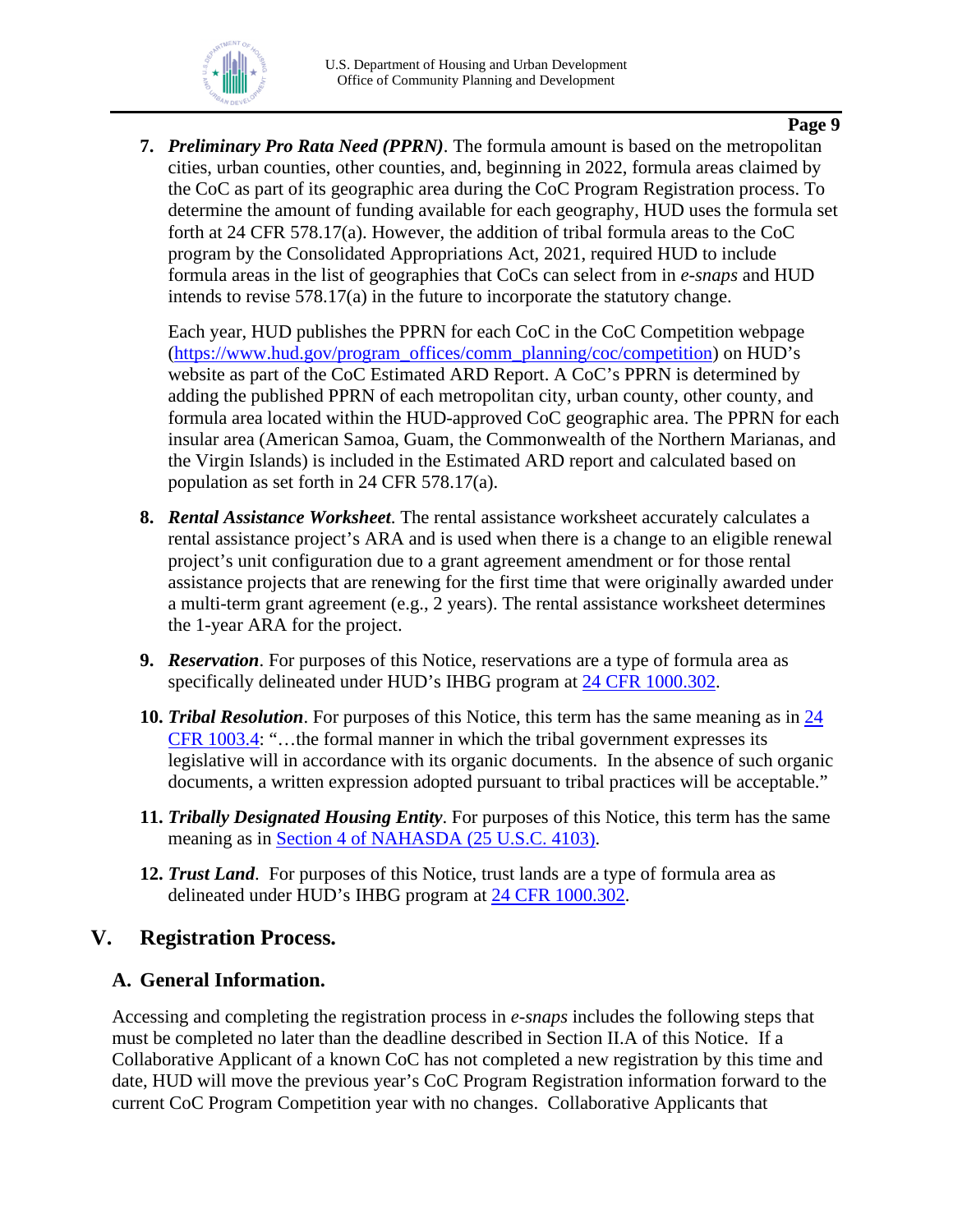

complete and submit a current registration that do not receive HUD approval of their registration submission will be notified via *e-snaps* and will not be permitted to access or submit the FY CoC Consolidated Application during the CoC Program Competition.

### <span id="page-9-0"></span>**B. Step One: Accessing e-snaps.**

Any Collaborative Applicant primary contact person who has accessed the registration forms in *e-snaps* in previous Competitions is known as a "returning *e-snaps* user." These users will already have access to the CoC Program Registration forms. Returning users may use the same username and password previously created. First-time users, including users representing a newly formed CoC, must create an *e-snaps* account by completing the *e-snaps* applicant profile information. The Collaborative Applicant's primary authorized *e-snaps* user must grant permission to each person who created a user account for the first time before they can access the registration forms.

## <span id="page-9-1"></span>**C. Step Two: Applicant Profile.**

New CoCs must complete the CoC and Project Applicant profiles to access the registration forms and complete the registration process. Existing CoCs must review and update the CoC and Project Applicant profiles to ensure that HUD has the most current contact information. See Section II.E of this Notice and the CoC Program Registration Guide (found here: [https://www.hud.gov/program\\_offices/comm\\_planning/coc/competition\)](https://www.hud.gov/program_offices/comm_planning/coc/competition) for more information.

### <span id="page-9-2"></span>**D. Step Three: Funding Opportunity Registration.**

Collaborative Applicants completing registration forms must first register the CoC for the funding opportunity. This step does not register the CoC for the Competition, but it allows access to the program registration forms in *e-snaps*. The CoC Program Registration Guide (found here: [https://www.hud.gov/program\\_offices/comm\\_planning/coc/competition\)](https://www.hud.gov/program_offices/comm_planning/coc/competition) provides step-by-step instructions on how to complete the funding opportunity registration.

## <span id="page-9-3"></span>**E. Step Four: Creating the CoC Program Registration Project.**

Collaborative Applicants must create a project for the CoC Program Registration in *e-snaps* on the "Projects" screen. Returning Collaborative Applicants must import the previous year's CoC Program Registration. The CoC Program Registration Guide (found here: [https://www.hud.gov/program\\_offices/comm\\_planning/coc/competition\)](https://www.hud.gov/program_offices/comm_planning/coc/competition) provides step-by-step instructions on how to create the CoC Program Registration project.

### <span id="page-9-4"></span>**F. Step Five: Complete the registration forms.**

Collaborative Applicants registering for the first time and Collaborative Applicants for CoCs that have changes from the previous year's CoC Program Competition must complete all relevant information. The CoC Program Registration Guide (found here: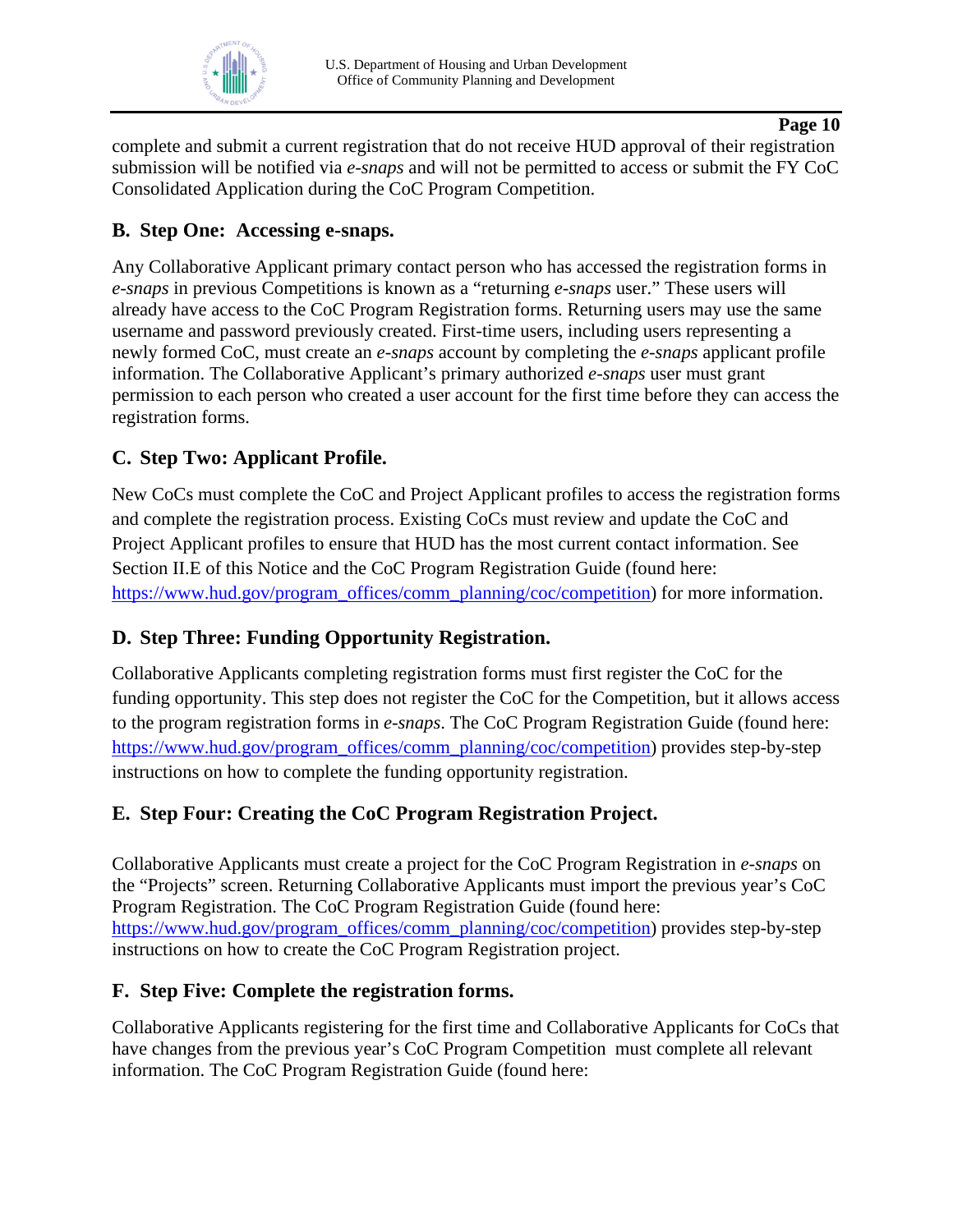

[https://www.hud.gov/program\\_offices/comm\\_planning/coc/competition\)](https://www.hud.gov/program_offices/comm_planning/coc/competition) provides step-by-step instructions on how to complete each registration form in *e-snaps*.

- **1.** *CoC Mergers and Other Actions.* CoCs that intend to voluntarily go through the CoC Merger Process are asked to notify HUD by sending an email to [CoCMerger@hud.gov](mailto:CoCMerger@hud.gov) to obtain a new CoC name and number that clearly identifies the geographic area of the newly merged CoC. HUD will accept requests submitted for the following actions during the CoC Program Registration process:
	- **(a)** the merger of two or more CoCs;
	- **(b)** the separation of one or more geographic areas from one or more CoCs to other CoCs. For example, a formula area that is already part of an existing CoC's current geography may be separated in accordance with these instructions so that an Indian Tribe, TDHE, or other eligible organization may serve that geography under a newly formed  $CoC<sup>1</sup>$ ; or
	- **(c)** the splitting of an existing CoC and the division of the geographic resources into two or more CoCs.

CoCs that processed any of the actions above before the end of the CoC Program registration process must reflect the change in *e-snaps* so HUD can calculate the correct PPRN and ARD for each CoC.

**2.** *Review the CoC's Geographic Area.* All Collaborative Applicants must notify HUD of the geographic codes claimed by the CoC in *e-snaps* during the CoC Program Registration process. Starting in FY2022, the list of geographic codes provided in *e-snaps* will include formula areas.

Due to the allocation of funds for metropolitan cities, urban counties, other counties, and insular areas under the Community Development Block Grant (CDBG) formula, HUD makes necessary changes each fiscal year to the metropolitan cities, urban counties, all other counties, and insular areas eligible to receive a PPRN amount for each FY CoC Program Competition. See 24 CFR 578.17(a) for information regarding the PPRN formula and the role of CDBG in determining the formula and geographic areas. Because of the addition of tribal formula areas to the CoC program by the Consolidated Appropriations Act, 2021, HUD will also include formula areas in the list of geographies that CoCs can select and in the calculation of PPRN.

Collaborative Applicants should ensure that all geographic codes within the CoC's geographic area are included during the registration process in *e-snaps* as additional metropolitan cities, urban counties, all other counties, formula areas, and insular areas

<sup>&</sup>lt;sup>1</sup> In this example, the newly formed CoC would not need the authorization of the existing CoC to claim formula areas that were previously included in the geography of the existing CoC. However, the provisions at 24 CFR 578.35(d) concerning competing CoCs (as described in Section V.F.2 of this Notice) and all other provisions of Section V.F.2 of this Notice apply.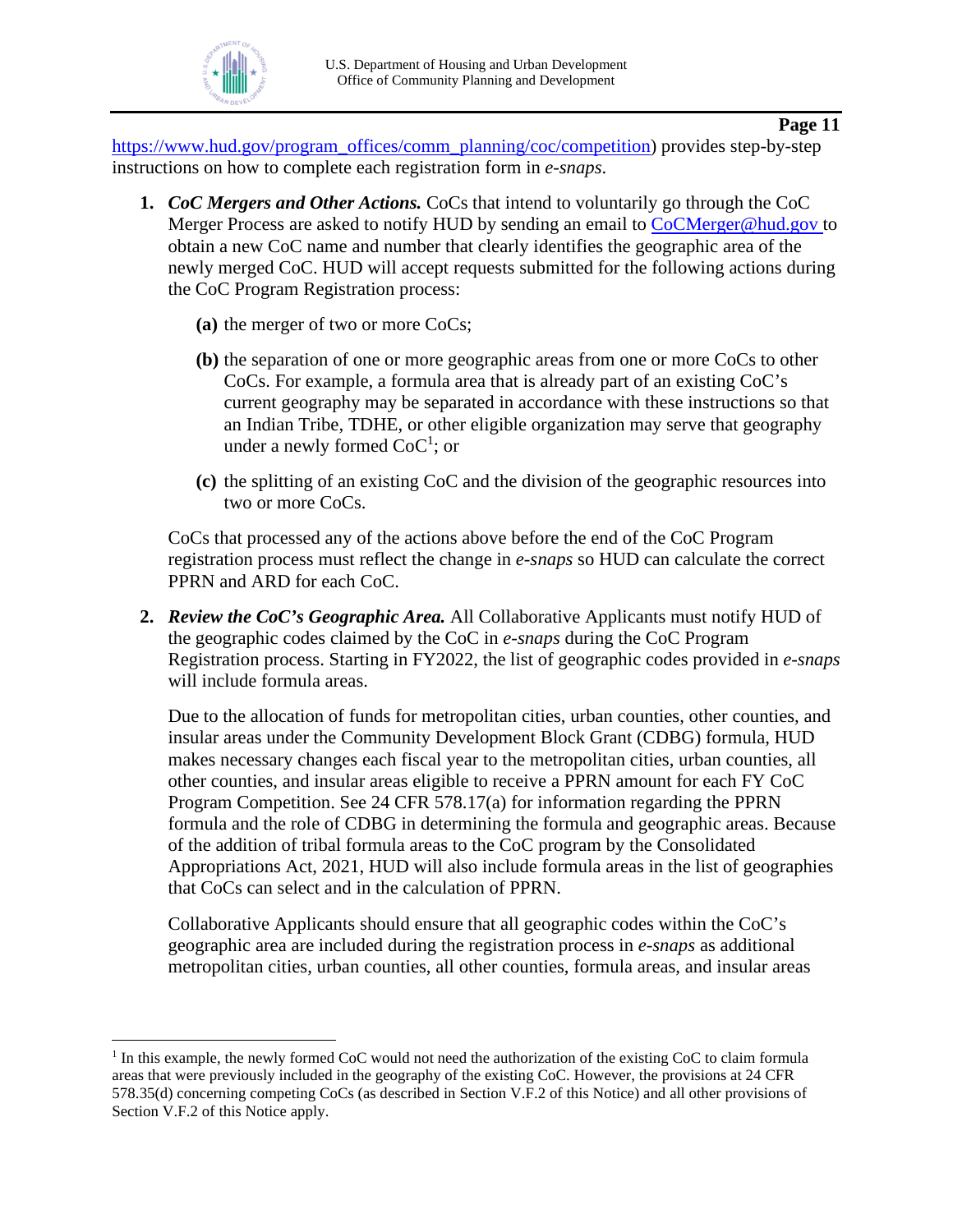

may be added or removed each fiscal year. If there are any changes to the CoC's geographic codes, the Collaborative Applicant must complete the registration forms.

Per 24 CFR 578.35(d), if more than one CoC claims the same geographic area, HUD will award funds to the Continuum applicant(s) whose application(s) has the highest total score. While the PPRN for the competing geography will be included in each CoC's overall PPRN, no projects will be funded from the lower scoring CoC. No project applications that are submitted in two or more competing CoC Consolidated Applications will be funded. HUD will not correct errors made by Collaborative Applicants, including errors where a Collaborative Applicant failed to claim a geographic code.

Based on the statutory change described in Section I of this Notice, Indian Tribes, TDHEs, or other eligible organizations may: (1) be Collaborative Applicants of an existing CoC, (2) apply for funding through an existing CoC to carry out projects located in the CoC's geographic area, including formula areas, or (3) be the Collaborative Applicant of a newly formed CoC and register the CoC to carry out projects in a formula area, or another geographic area, in accordance with the requirements of this notice. The following information describes the additional requirements that apply where an existing or a newly formed CoC intends to claim a formula area as part of the CoC's geographic area:

- **(a)** Indian Tribes, TDHEs, or other eligible organizations may claim formula areas as a newly formed CoC through the registration process; or the Indian Tribe, TDHE, or other eligible organization may apply for CoC funding through an existing CoC, in which case the formula area must either have previously been claimed as part of the CoC's existing geographic area, or must be added to the CoC's geographic area during Registration.
- **(b)** The Collaborative Applicant (other than an Indian Tribe or TDHE directly claiming their own formula area) must include as an attachment to their *e-snaps* CoC registration submission a tribal resolution from the applicable Indian Tribe authorizing the CoC to claim the trust land or reservation. Indian Tribes and TDHEs are not required to include a tribal resolution to claim their own trust land or reservation or to site a project on their own formula area.
- **(c)** The Indian Tribe or TDHE may approve the subdivision of a trust land or reservation among more than one CoC (including an existing CoC and a newly formed CoC) through a tribal resolution. The provisions at 24 CFR 578.35(d) concerning competing CoCs (as described in the preceding paragraph) apply. HUD encourages existing CoCs to work with Indian Tribes and TDHEs to ensure that any subdivision does not result in competing CoCs.
- **(d)** Existing CoCs that requested and were approved to add a formula area during the FY2021 CoC Program Competition, and that will continue to claim such formula area, must add the formula area during the FY2022 CoC Registration process (the formula area will not be automatically imported from the previous year's registration) and must include as an attachment to their e-snaps submission a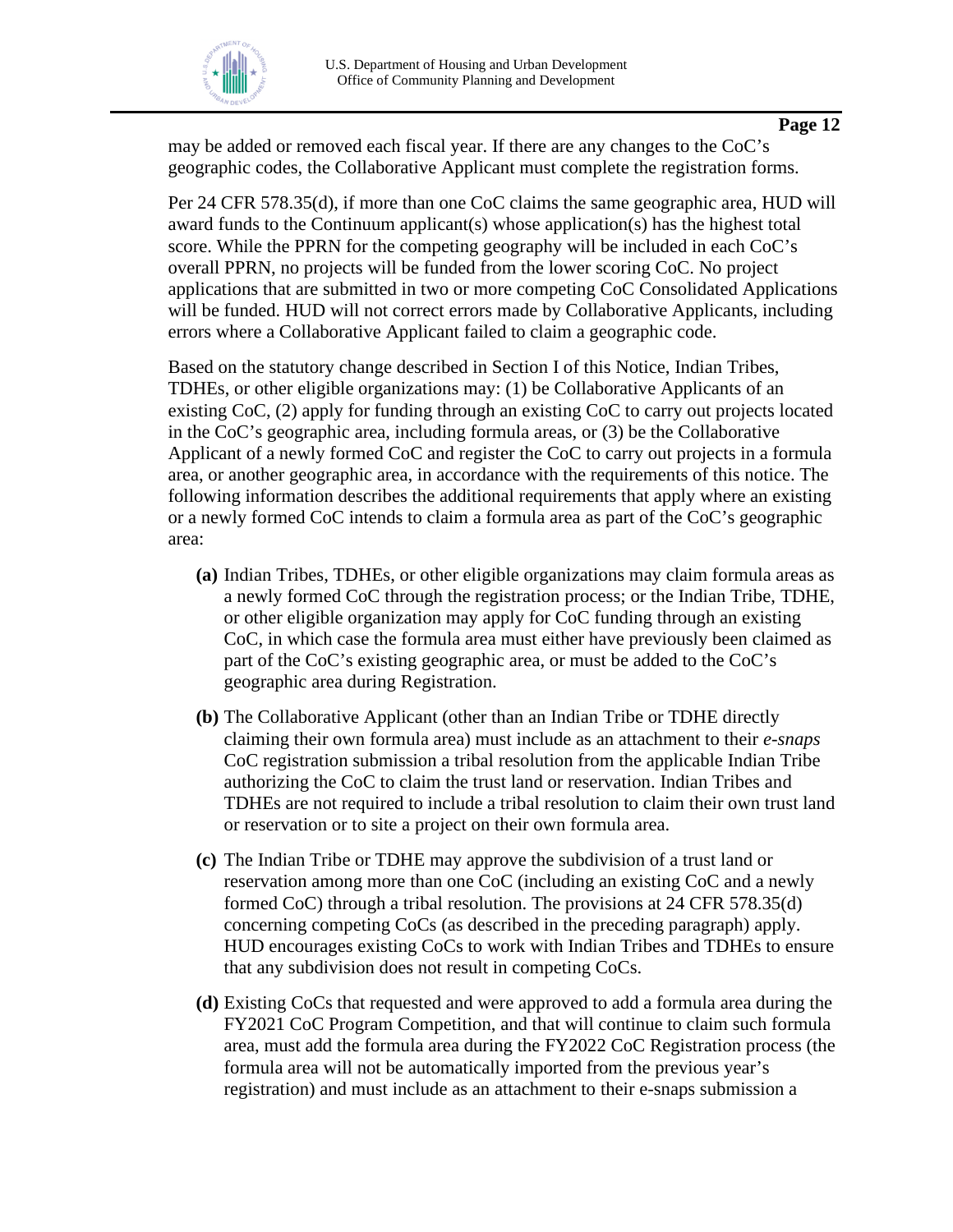

tribal resolution from the applicable Indian Tribe authorizing the inclusion of the formula area in the CoC. If, instead, the relevant Indian Tribe, TDHE, or other eligible organization will apply as a separate, newly formed CoC, in the FY22 CoC competition, the process described in Section V.F.1 must be followed for the Indian Tribe, TDHE, or other eligible organization to claim the applicable formula area during the CoC Registration.

## <span id="page-12-0"></span>**G. Step Six: Submit CoC Program Registration to HUD.**

Once all required information is completed, required attachments are uploaded, and certifications completed, the CoC Program Registration is ready for submission. Collaborative Applicants registering for the first time and Collaborative Applicants for CoCs that have changes from the previous year's CoC Program Competition must submit their annual CoC Program Registration to HUD through *e-snaps* no later than the deadline described in Section II.A of this Notice. If a Collaborative Applicant of a known CoC has not completed a new registration by this time and date, HUD will move the previous year's CoC Program Registration information forward to the current CoC Program Competition year with no changes.

If the CoC is new and did not complete a CoC Program Registration in the previous CoC Program Competition process, the Collaborative Applicant must complete all registration forms and submit in *e-snaps*. If the new CoC fails to submit the registration by the submission date, it will not have access to that fiscal year's CoC Consolidated Application.

*Special instructions for CoCs without expiring renewal grants.* CoCs that do not have any projects within their geographic area that are eligible for renewal funding in the next FY CoC Program Competition and will not request UFA or HPC designation or funding for new projects, including CoC planning, do not have to complete or submit the CoC Program Registration forms in *e-snaps*. However, CoC Program Registration is strongly encouraged so HUD is aware of the CoC's active status.

# <span id="page-12-1"></span>**VI. GIW Process.**

Prior to the CoC Program Competition, HUD will post each CoC's GIW populated with all eligible renewal projects known to HUD to the CoC Competition webpage [\(https://www.hud.gov/program\\_offices/comm\\_planning/coc/competition\)](https://www.hud.gov/program_offices/comm_planning/coc/competition) on HUD's website as 'read-only' for Collaborative Applicant, CoC, and project applicant review. If the Collaborative Applicant, CoC, or project applicant determines there is an error in the information or an eligible renewal project is missing from the HUD-posted GIW, the CoC's Collaborative Applicant must submit a HUD-prescribed GIW Change Form to provide information and documentation regarding the error and the change the applicant is requesting from HUD. HUD will review the change request, and if approved, will make the change to the GIW and post an updated GIW to the CoC Competition webpage

[\(https://www.hud.gov/program\\_offices/comm\\_planning/coc/competition\)](https://www.hud.gov/program_offices/comm_planning/coc/competition) on HUD's website. All GIW Change Forms must be submitted by the Collaborative Applicant to the local HUD CPD field office for review and approval. HUD Headquarters will not consider any change requests directly from project applicants. Identify projects to be included on the GIW.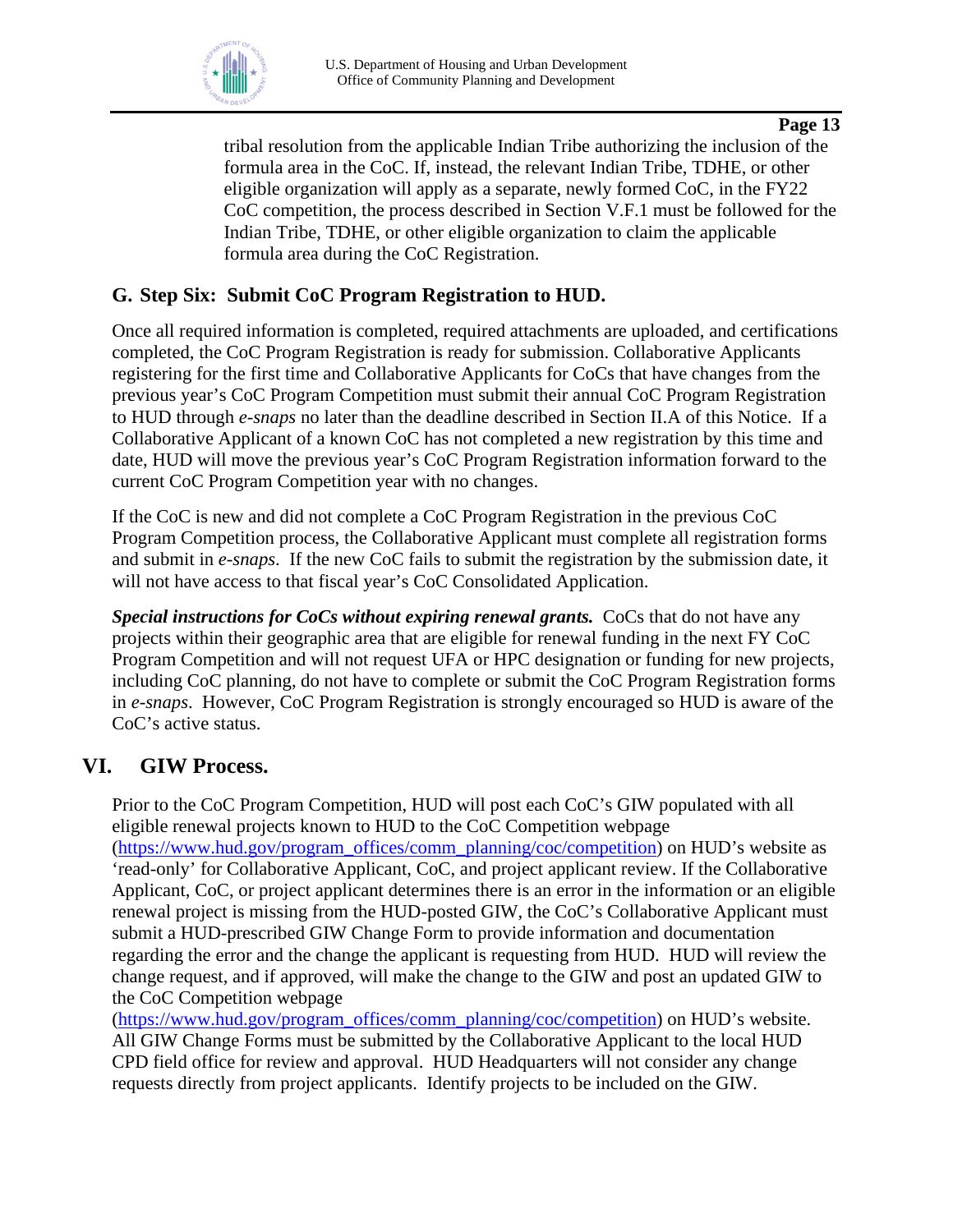# <span id="page-13-0"></span>**A. Identify projects to be included on the GIW.**

- **1.** HUD will complete an inventory of all projects eligible for renewal funding in the annual CoC Program Competition, which are projects expiring during the next calendar year (the period between January 1 and December 31). CoC-designated Collaborative Applicants should review the populated inventory of eligible projects in the posted GIWs and notify the local HUD CPD field office via the GIW Change Form if additional eligible renewal projects are missing or if there are any changes needed to the GIW (e.g., budget changes based on a grant agreement amendment). If there are any changes that affect the rental assistance BLI, the Collaborative Applicants must also submit a Rental Assistance Worksheet.
- **2.** The local HUD CPD field office will review any changes, and if approved, notify HUD Headquarters and the Collaborative Applicant of the approval. HUD Headquarters will use the information contained in the GIW Change Form to update the GIW, which HUD will then post to the CoC Competition webpage [\(https://www.hud.gov/program\\_offices/comm\\_planning/coc/competition\)](https://www.hud.gov/program_offices/comm_planning/coc/competition) on HUD's website with a revision date. To ensure the estimated ARD is accurate, CoCs should ensure all eligible renewal projects are included on the GIW. For those CoCs with eligible renewal projects, a correct accounting of all eligible renewal projects is imperative for HUD to calculate the correct amount of CoC planning and UFA Costs the Collaborative Applicants may be eligible to apply for in the CoC Program Competition.

Collaborative Applicants are responsible for ensuring the GIWs accurately list all projects eligible for renewal funding in the applicable FY CoC Program Competition and notifying HUD of any missing eligible renewal projects. HUD will populate the GIWs with the projects awarded 1 year of funding in the previous CoC Program Competition, including renewal and new projects, and any multi-year grants that are eligible for firsttime renewal in the next FY CoC Program Competition.

CoC planning and UFA Costs projects are not included in the pre-populated GIWs as these projects do not contribute to a CoC's ARD amount nor are these projects included in the national ARD amount. Each CoC Program Competition NOFO will provide information on how to apply for CoC planning and UFA Costs projects.

# <span id="page-13-1"></span>**B. Update Information in the GIW.**

HUD recognizes that the initial GIW posted on the website may be incomplete or inaccurate. It is the responsibility of the Collaborative Applicant, CoCs, and project applicants to review and update the GIW information after the Collaborative Applicant has consulted with the local HUD field office, to ensure the following eligible projects are included on the GIWs:

- **1.** grants that were awarded a multi-year term that will expire in the next calendar year;
- **2.** renewal grants that received 1 year of funding in the previous CoC Program Competition; and